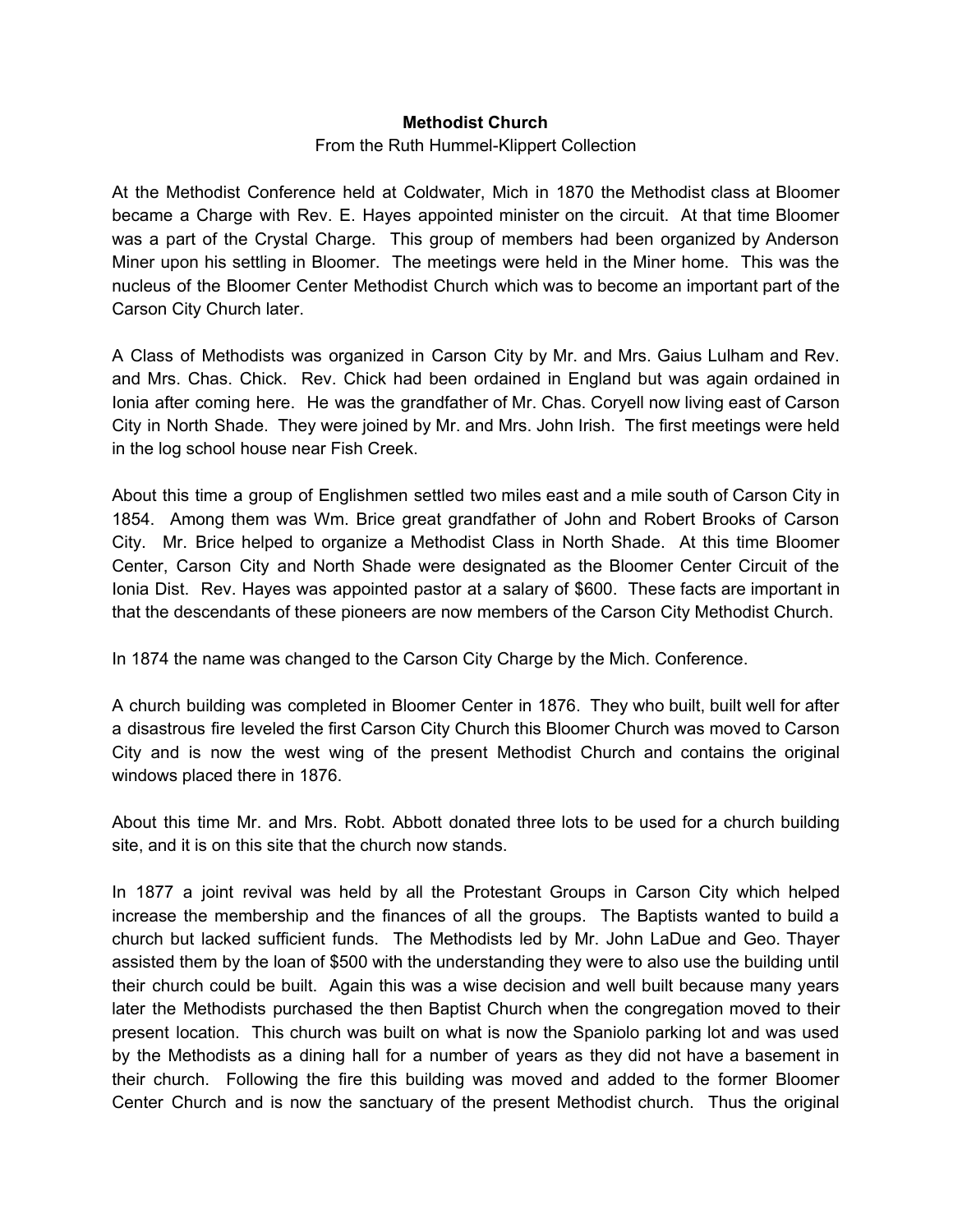churches and their congregations have been united into the present Methodist church and we have our founding fathers to thank for their wisdom and religious heritage that we may now worship together in their sanctuaries with the Faith of our fathers. May we be as faithful in our wisdom and religious fervor that succeeding generations may also enjoy this precious heritage which we now possess.

# *Another Document From The Hummel/Klippert Collection*

The Church history of Bloomer Center begins with a Methodist Class meeting held at the home of Anderson Miner May 1854. Elder Wilsey conducted the class. Tis small beginning proved to be of utmost importance to the Methodist church of Carson City today. In 1879 a church was built at Bloomer at a cost of \$1700. Mr and Mrs T.J. Ceeper were asked to go to Grand Rapids and order the windows which are still intact. Many of the early members of this church were forefathers of the present members of the Carson City church.

## **The Baptist Church Of Carson City**

In 1856 a group of Baptist met at the home of Wm. Everest. And under the direction of Rev. John Van Black an organization was formed. They first conducted services in the school house on Sec. 26. Later they moved to Carson City school house until 1876 when they erected a church [where] the Spaiolo parking lot now is. They did not have sufficient funds so the Methodists who at that time had no church loaned them what money they had with the understanding that the Methodists would use it for worship until they could build their own. This bread thus cast on the water returned many years later with much interest. Rev. P.K. Shutter arrived with his son, W.L. Shutter in 1875, and was a great heop. He became pastor of the church and was largely responsible for completing it and reorganizing the membership. The members of the building committee were: John Savage, A.W. Holmes and Wm. Acker. They built well for the building is still being used as a part of the present Methodist Church.

## **Congregational Church**

The society of the Congregational Church of Bloomer was organized June 3, 1872 at the home of T.B. Colton. Four years later a fine church building was erected and the church began to grow. Rev. Samuel Sessions was the first pastor and he served from 1872 to 1874. The charter members were: B.G. Cooley, Sarah Cooley, F.B. Colton, H.M. Robinson, Jane and Maria Robinson, John Murray, H.G. Cooley, Mary Cooley, Abagail Barton, Rev. and Mrs. Samuel Sessions. The church was built in 1902.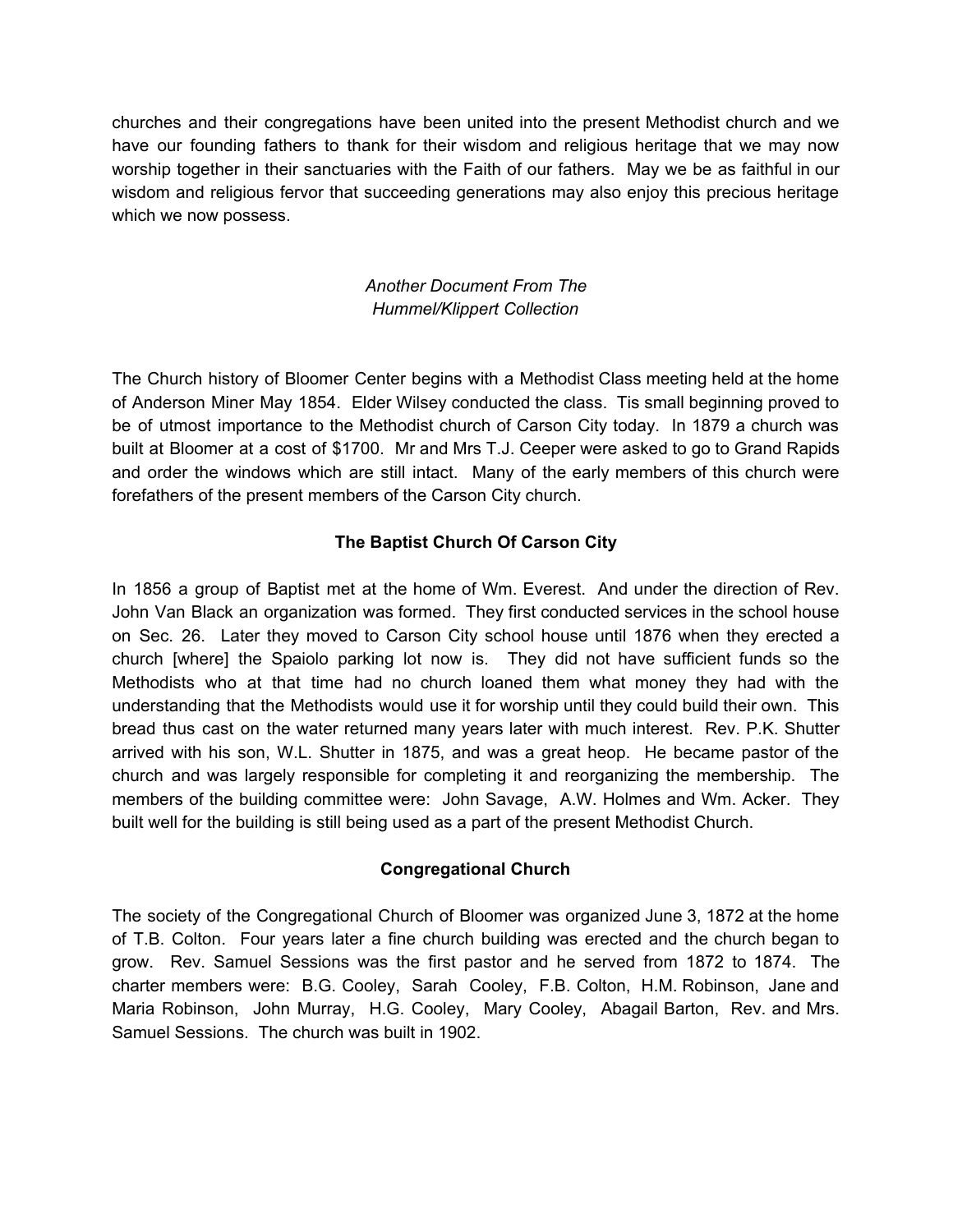### **St. Marys Of Carson City**

St. Mary's parish of Carson City was organized in 1896 for the Catholic members living north of the Ionia Co. line who had until then worshiped at St. John's in Hubbardston.

The task of forming a new parish fell to Rev. K.J. Whalen who held his first service in [the] opera house or Rink Feb. 9, 1896. The membership was small numbering about fifty families. Times were hard and it was with a great deal of faith they considered building a church. First a hall was rented and turned into a neat chapel and here they worshiped until Christmas 1896. By the following June a piece of land was bought from H.T. Sherman, ground broken and a cornerstone laid. Work began on laying the brick that October and the men worked long and hard so that the first service could be held in the new church Christmas morning 1896. Later the interior was finished and the tower erected.

In 1898 a large brick parish house was built followed by a brick barn with with stables for teams. By 1905 property to the east was secured and in 1907 St. Mary's Academy was built and a parish school started under the direction of the Sisters of St. Dominic, of Grand Rapids. Sister M. Berchmans was in charge assisted by Sister. M. Tearentia.

In 1906 a clock was placed in the tower of St. Mary's church by the citizens of the town with the only automatic angelus connection in the State at the time. Recently the clock was stilled because of mechanical difficulties. It was so missed by the people they donated the money to have it repaired and electrified and so again it counts the hours for all to see. A timely monument to friendship and goodwill.

The first marriage in the church was that of Thomas Kavanaugh and Margaret Barrrett. (Parents of former Chief Justice Thomas Kavanaugh).

The first Christening that orf Kyran Beahan.

Early members of the Parish were: Egans, Arthur and Robert Montgomery, Richard O'Connell, Wm. Grace, James Kavanaugh, Mike O'Connell, The Mooneys, the Barretts, the McGraws, Joe Donahue, [and] several others.

Altar boys at first Mass were Richard O'Connell, [and] Wm. Grace.

St. Mary's Academy graduated their first class of Seniors June 1911. They were Mary Dickenson (Heaton), Marguerita Handlen, Helen Handlen (Grace) and Richard McCracken. The Academy has served three generations well but this is an era of progress and change. In 1964 due to a lack of teachers and other reasons it was decided to close the High School department and the pupils attended the public school.